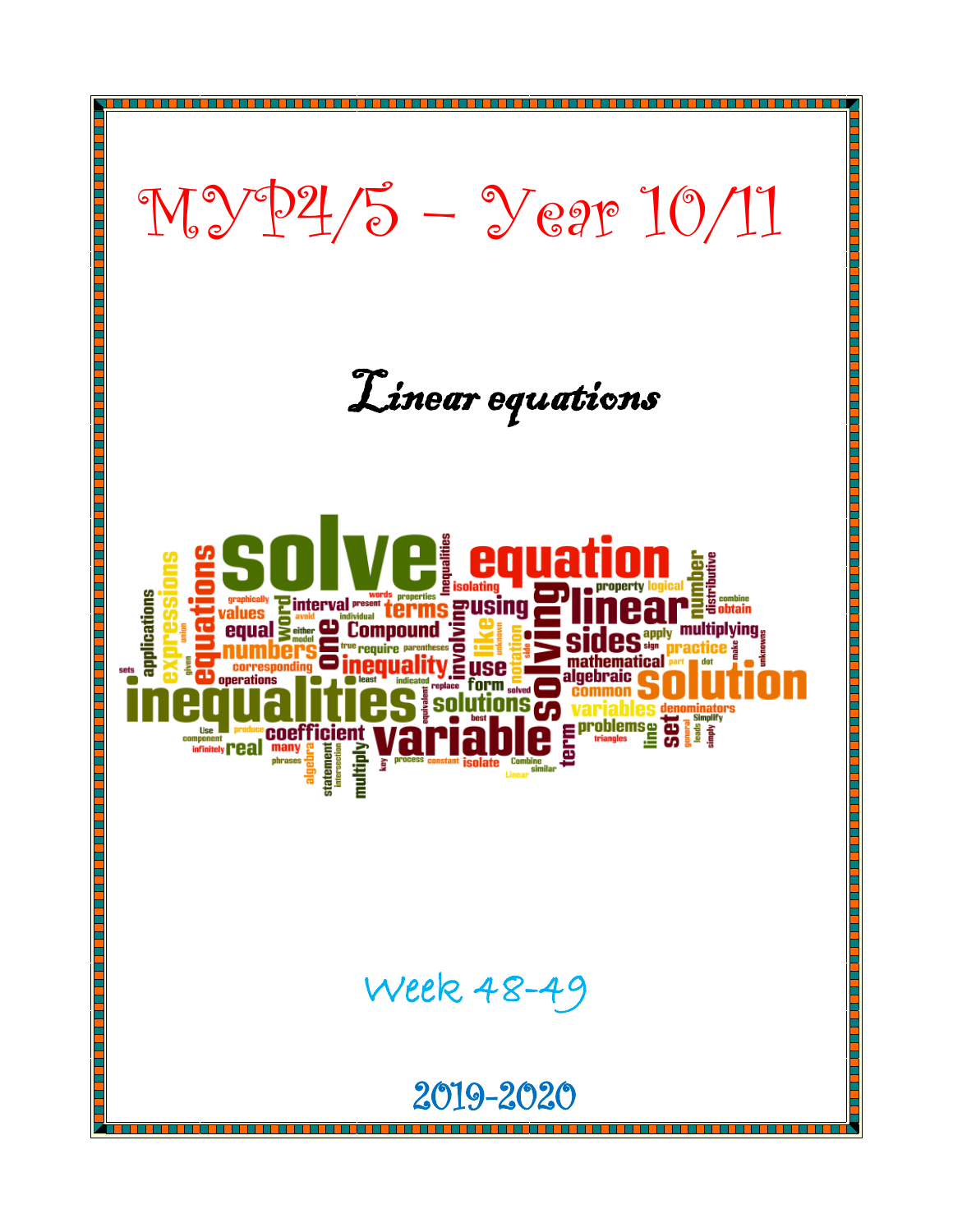### The language of Equations

| Word                                          | Meaning                                                                                            | <b>Example</b>                                                                                                                  |
|-----------------------------------------------|----------------------------------------------------------------------------------------------------|---------------------------------------------------------------------------------------------------------------------------------|
| <b>Equation</b>                               | An algebraic expression which contains<br>an equal $(=)$ sign                                      | $2x - y = 4(x - b), 5 = 2x + 1$                                                                                                 |
| <b>Linear Equation</b><br>(with one variable) | An equation that can be written in the<br>form : $ax + b = 0$ ( $a \ne 0$ )                        | $3x+5=0$ (this is in classic form)<br>Or<br>$15(x+1)=3$<br>$15x+15=3$<br>$15x+15-3=0$<br>15x+12=0 (now this is in classic form) |
| <b>Solution Set</b>                           | The set of all numbers that satisfy the<br>equation                                                | $2x - 2 = 0$<br>Solution set {1}                                                                                                |
| Identity                                      | An equation that has infinite solutions.<br>(An equations that can be satisfied by<br>all numbers) | $2x-4=5(x-1)-3x+1$                                                                                                              |
| <b>Conditional Equation</b>                   | An equation that has at least one real<br>number solution and is not an identity                   | $2x - 6 = 4$                                                                                                                    |
| Inconsistent<br>(or Contradiction)            | An equation that has no solutions<br>(The solution set is $\emptyset$ )                            | $2x-4=5(x-1)-3x+2$                                                                                                              |

### How to solve a linear equation?

Perform **inverse operations** on both sides of the equation (to undo how the equation is built up) so that you can **isolate the unknown**

*(The inverse of "+" is"– "and the inverse of "\*" is "÷")*

After you solve it check your solution by substitution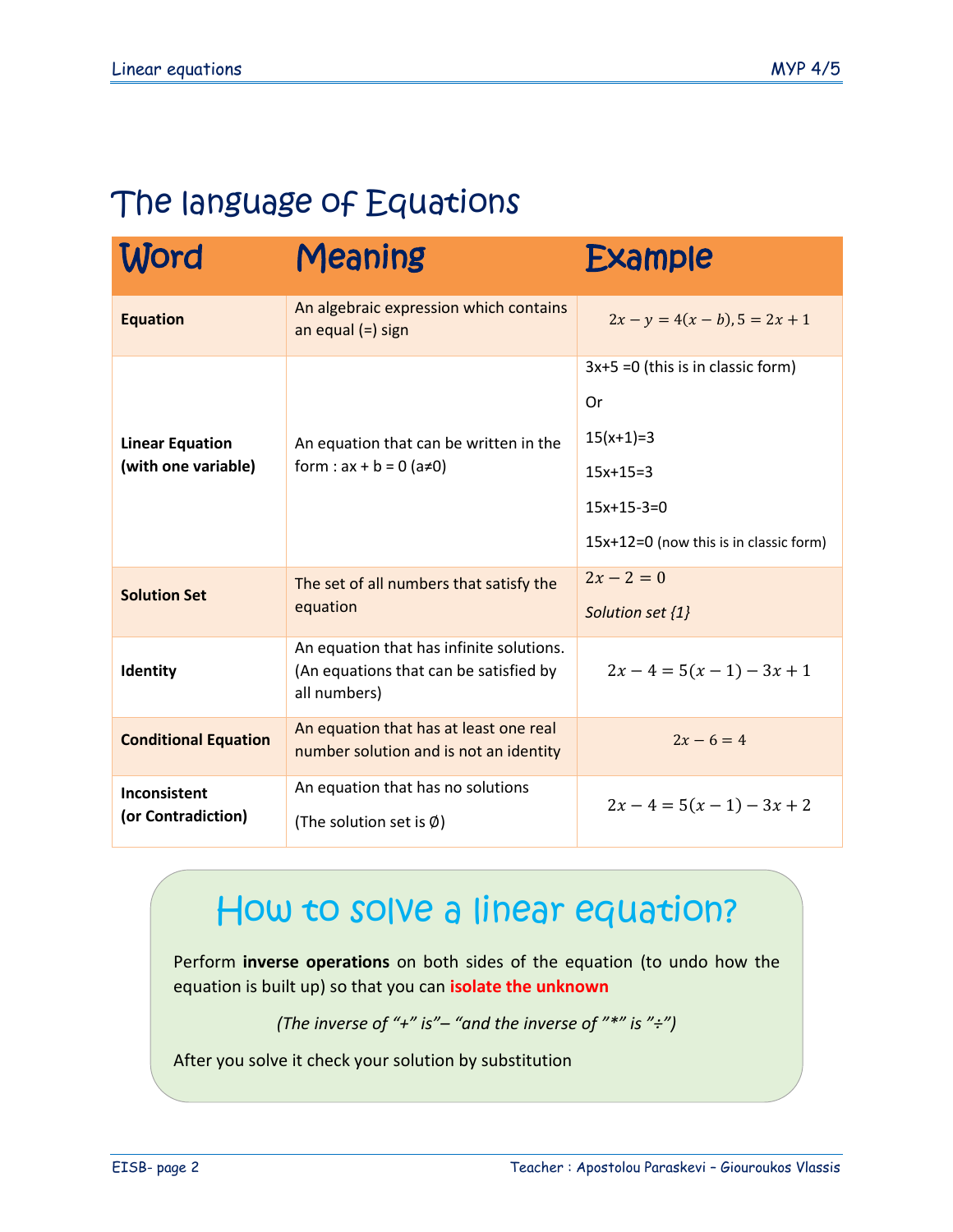### **Example**

| $2x - 5 = 24$                 | (We will try to isolate x on the left side)                            |
|-------------------------------|------------------------------------------------------------------------|
| $2x = 24 + 5$                 | (To move -5 from the left side to the right we inversed the operation) |
| $2x=29$                       |                                                                        |
| $\frac{2x}{2} = \frac{29}{2}$ |                                                                        |
| $x=\frac{29}{2}$              | (We inversed the operation)                                            |

### **Exercise 1 → Let's practice ©**

Solve for x:

- 1.  $X + 9 = 5$
- 2.  $5x = 40$
- 3.  $15 + 3x = 22$
- 4. -3x = 15
- 5.  $-2x 2 = 15$
- 6.  $8=23-5x$
- 7.  $2x 4 = 5(x 1) 3x + 1$
- 8.  $2x 4 = 5(x 1) 3x + 2$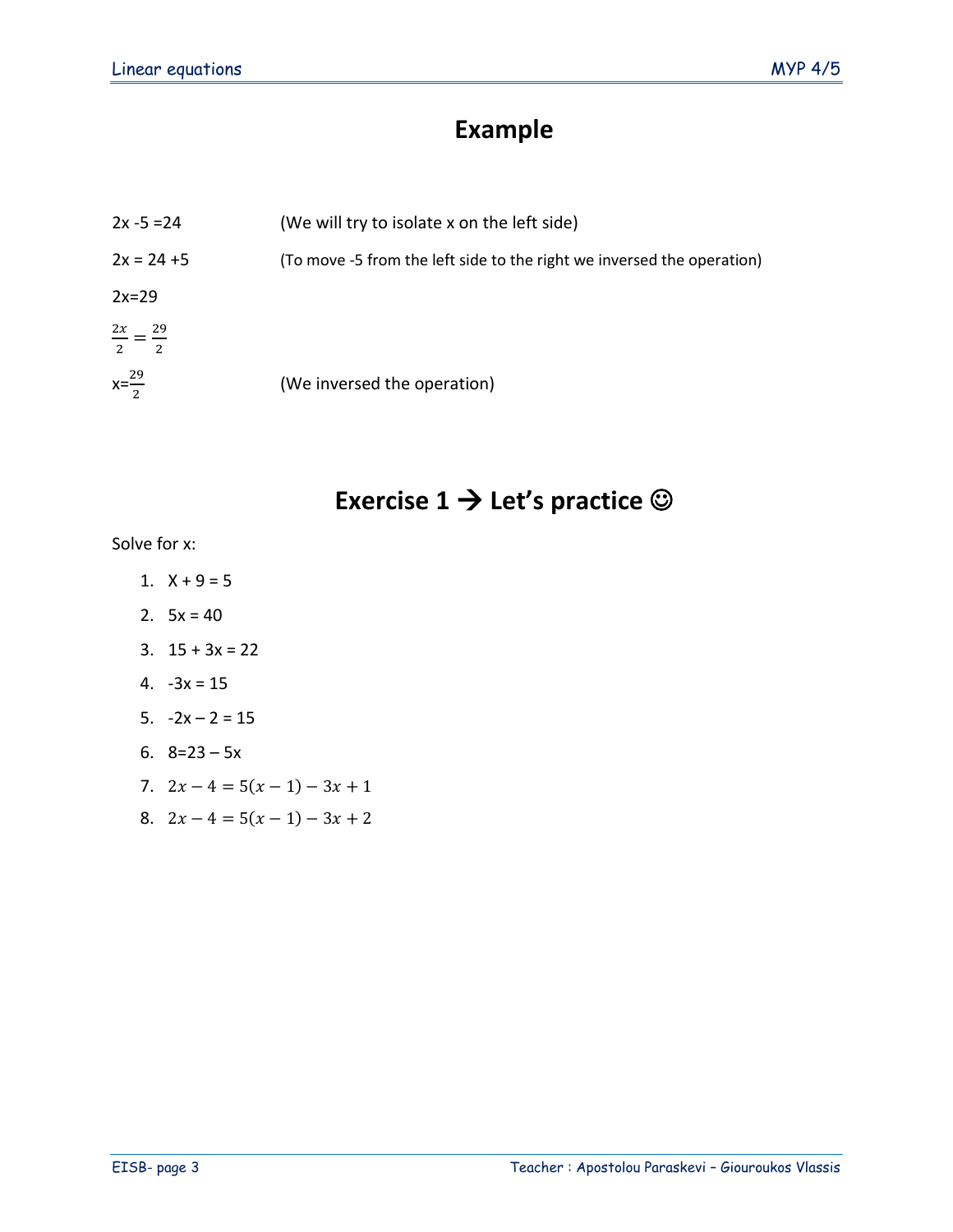### **Exercise 2** → **Let's practice some more… ;-)**

Solve for x:

| 1. $2x - 3 = 3x + 9$             | 10. $5(x - 3) + 4x = -6$             |
|----------------------------------|--------------------------------------|
| 2. $-2x - 12 = -2x + 4$          | 11. $2(3x + 2) - x = -6$             |
| 3. $x+2x+5 = 5+3x$               | 12. $5(x - 1) - 4x = 12$             |
| 4. $12 - 7x = 3x - 8$            | 13. $-2(4x+1) + 2x = 10$             |
| 5. $5x - 9 = 7 - 2x$             | 14. $9(3x-5)=9$                      |
| 6. $2(2x + 3) - 3x = 5 + x$      | 15. $2(5c - 2) - 2c = 3(2c + 3) + 7$ |
| 7. $x - (5x + 1) = 2(x-4)+(-3x)$ | 16. $3(h-6)=3(5-2h)$                 |
| 8. $2(x-2) - x = 12$             | 17. $5(x-2)=3(x+4)$                  |

9.  $-4(x+2) - 2x = -16$ 

#### **Exercise 3**→ **…and some word problems !!**

Translate into linear equations and solve:

- 1. When a number is doubled and the result is increased by 6, the answer is 20. Find the number.
- 2. The sum of two consecutive integers is 75. Find the integers.
- 3. The sum of three consecutive even integers is 54. Find the largest of them.
- 4. When a number is subtracted from 40, the result is14 more than the original number. Find the number.
- 5. When 22 is subtracted from a number and the result is doubled, the answer is 6 more than the original number. Find the number.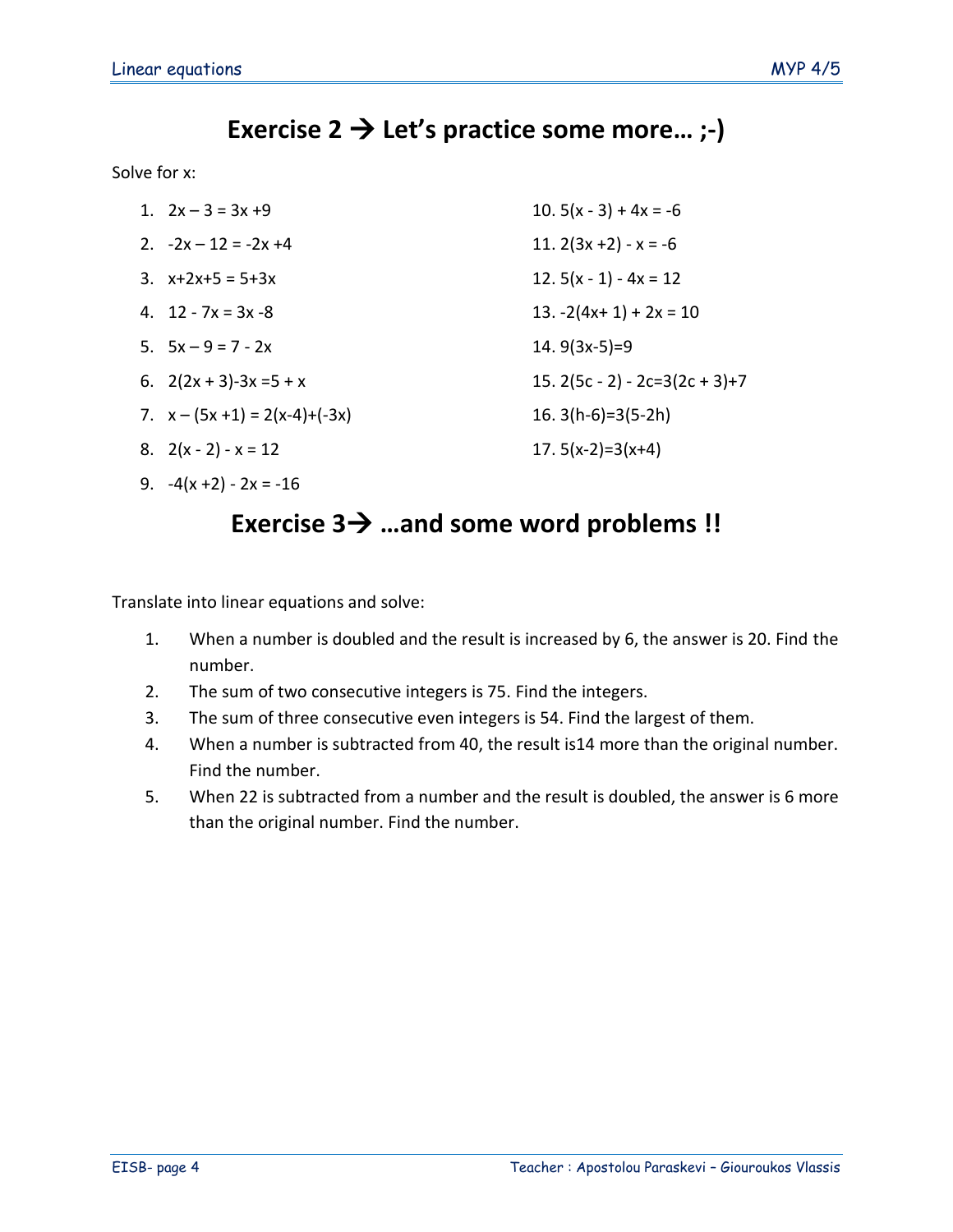## Solving fractional equations

To solve fractional equations

- 1. "Get rid of the denominators"
- 2. "Solve like a normal equation"

# Get rid of the denominators

- 1. Choose the common denominator for the equation.
- 2. Multiply **EVERY TERM** in the equation by the lowest common denominator.

#### Examples

$$
1. Solve: \frac{\frac{2x}{5} + 1 = \frac{13}{5}}
$$

The LCM is 5, so I multiply *every term* by 5

$$
\frac{2x}{5} + 1 = \frac{13}{5}
$$
  
\n
$$
\frac{3}{5} \cdot 2x + 5 \cdot 1 = \frac{3}{5} \cdot 13
$$
  
\n
$$
\frac{2x}{1} + 5 \cdot 1 = \frac{3}{5}
$$
  
\n
$$
2x + 5 = 13
$$
  
\n
$$
2x = 13 - 5
$$
  
\n
$$
x = 4
$$

Remember to multiply **every term** by 5, including the 1.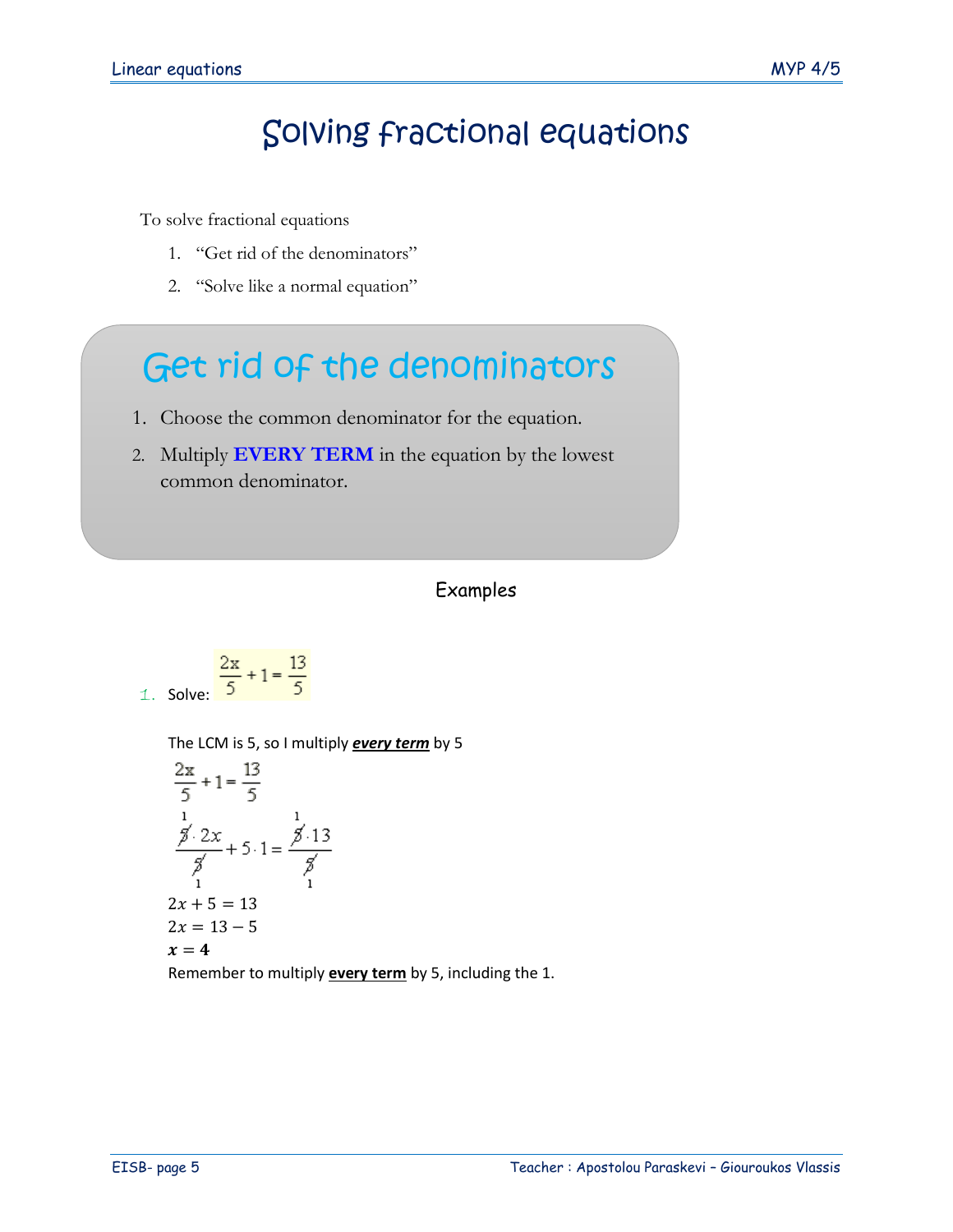2. Solve: 
$$
\frac{x}{3} - \frac{2x}{5} = \frac{-7}{15}
$$

The LCM is 15, so I multiply every term by 15

$$
\frac{\cancel{13}}{\cancel{3}} \cdot x - \frac{\cancel{13}}{\cancel{3}} \cdot 2x = \frac{\cancel{13}}{\cancel{13}} \cdot (-7)
$$
  
5x - 6x = -7  
-x = -7  
x = 7

Solve: 
$$
\frac{5}{x+2} = \frac{1}{x}
$$

The common denominator is *x(x+2)*. Multiply **every term** by *x(x+2)* :

$$
\frac{5}{x+2} = \frac{1}{x}
$$
  
\n
$$
x(x+2) \frac{5}{x+2} = x(x+2) \frac{1}{x}
$$
  
\n
$$
x \cdot (x+2) \frac{5}{x+2} = x \cdot (x+2) \frac{1}{x}
$$
  
\n
$$
5x = x + 2
$$
  
\n
$$
5x - x = 2
$$
  
\n
$$
4x = 2
$$
  
\n
$$
x = \frac{2}{4} = \frac{1}{2} = 0.5
$$
  
\n
$$
x = 0.5
$$
  
\n
$$
x = 0.5
$$
  
\n
$$
x = 0.5
$$

Since this problem is in the form of a **proportion**, it can also be solved by using **"cross multiply"**. (*In a proportion, the product of the means equals the product of the extremes*.)

$$
\frac{5}{x+2} = \frac{1}{x}
$$
\n
$$
5 \cdot x = (x+2) \cdot 1
$$
\n
$$
5x = x+2
$$
\n
$$
5x - x = 2
$$
\n
$$
4x = 2
$$
\n
$$
x = \frac{2}{4} = \frac{1}{2} = 0.5
$$